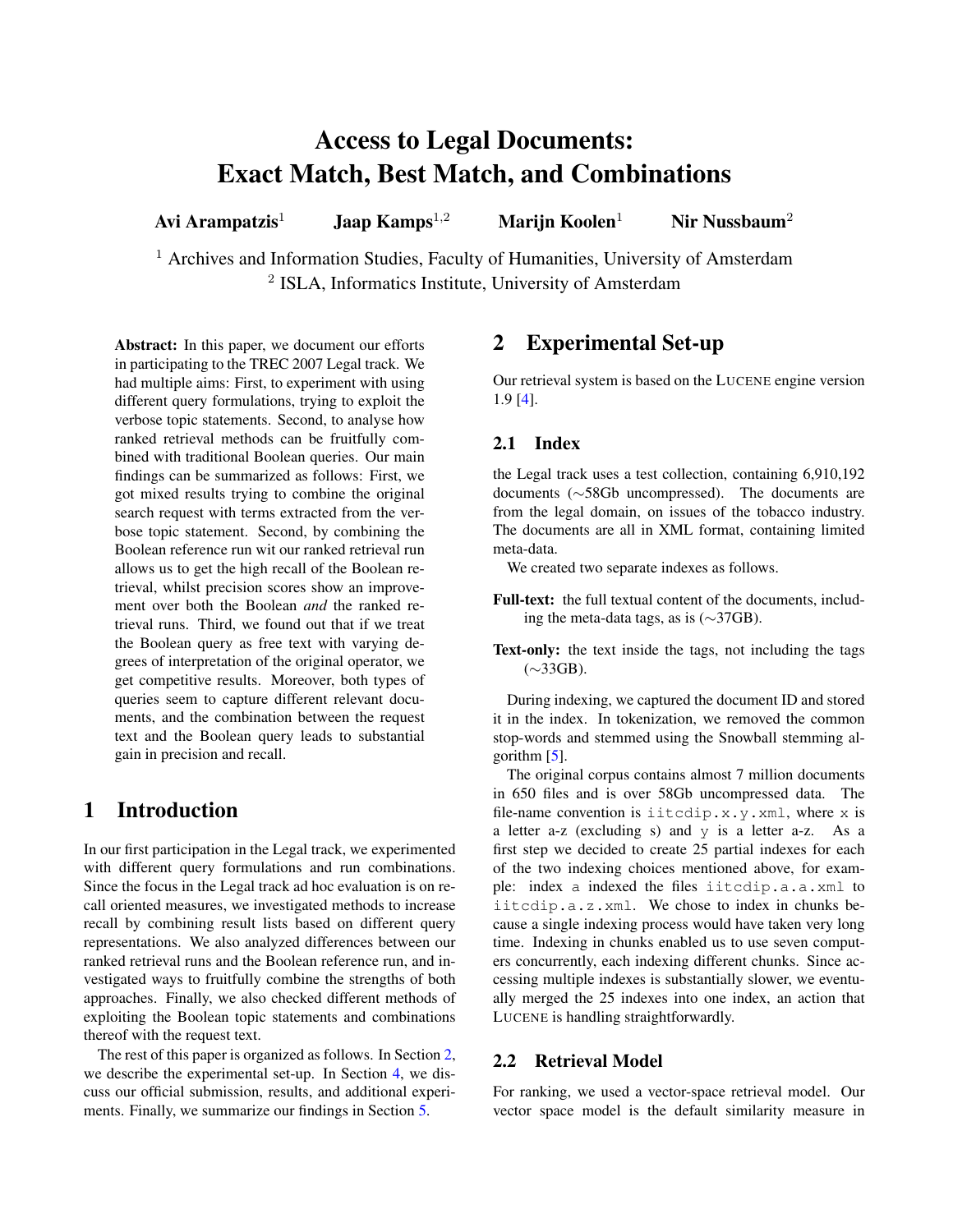LUCENE, i.e., for a collection  $D$ , document  $d$ , and query q:

$$
sim(q, d) =
$$
  
= 
$$
\sum_{t \in q} \frac{tf_{t,q} \cdot id_{ft}}{norm_q} \cdot \frac{tf_{t,d} \cdot id_{ft}}{norm_d} \cdot coord_{q,d} \cdot weight_t,
$$

where

$$
tf_{t,X} = \sqrt{\text{freq}(t, X)},
$$
  
\n
$$
idf_t = 1 + \log \frac{|D|}{\text{freq}(t, D)},
$$
  
\n
$$
norm_q = \sqrt{\sum_{t \in q} tf_{t,q} \cdot idf_t^2},
$$
  
\n
$$
norm_d = \sqrt{|d|},
$$
  
\n
$$
coord_{q,d} = \frac{|q \cap d|}{|q|}.
$$

## 3 Experiments

## 3.1 Runs

This was our first participation in the TREC Legal Track. Some of the runs described in this paper are post-submission experiments and have not been included in the pooling process.

We made runs using the search request as stated in the *RequestedText* tag:

Full-text: runs on the *full-text* index. In this run, we used the Snowball stemming algorithm on the *RequestedText* meta-data in the query.

Text-only: similar to *full-text*, but using the *text-only* index.

The Legal Track topics have very lengthy topic descriptions providing a range of background information on the topic of request. Hence, we tried to extract potentially useful terms from them. Specifically, we decided to select only those terms that are most characteristic for a single topic, with reference to the whole topic set. That is, the terms that best distinguish the topic at hand from the other topics in the topic set. For this we used a variant of the parsimonious language modeling techniques [\[3\]](#page-4-2), and created a query by selecting the 25 terms that are most characteristic for the topic. For example, topic 52 reads:

Please produce any and all documents that discuss the use or introduction of high-phosphate fertilizers (HPF) for the specific purpose of boosting crop yield in commercial agriculture.

#### and the 25 selected terms are:

hpf sugar mh vsf gcc valhalla candy phosphate plaintiffs its fertilizers crop high gladsheim beet yield community groundwater health death use fertiliz contamination phosphat cause

We used the selected terms in the following ways:

- SelectedTerms: the query string fed into LUCENE is the original query (the *RequestedText* tag) appended by the most significant 25 terms in the background information supplied in the file  $fullLO7_v1.xml$ . Duplicate terms were removed.
- CombiTextSelectedTerms: a combination of Text-only and SelectedTerms. We used the standard combination method CombSUM [\[2\]](#page-3-1) and combined full length runs without normalizing the scores.

One of the main differences between our ranked-retrieval approach and the Boolean reference run is the query: we used the *RequestedText* field whereas for the reference run the *FinalQuery* was used. To study the effect of the different topic statements, we performed additional runs, trying to exploit the terms and operators stated in the topic's Boolean query fields. Specifically, the tags *FinalQuery*, *Proposal-ByDefendant* and *RejoinderByPlaintiff*, the former one representing the query agreed by the sides and the two latter ones representing the negotiation history between the defendant and the plaintiff. Our experiments showed that using *FinalQuery* gives better results than *ProposalByDefendant* and *RejoinderByPlaintiff*, and we will only discuss experiments using *FinalQuery* in this paper.

The Boolean queries, including *FinalQuery* that we use, consist of terms and operators which represent a query syntax, explained in [\[1\]](#page-3-2). Since this syntax does not correspond to Lucene's query syntax and is actually more expressive than Lucene's syntax, we did some translation of the queries to a Lucene-readable syntax. Unfortunately, Lucene's ability to deal with multiple wildcards is very limited in such a big index (using too many wildcards would lead to a crash with a '*too many clauses*' error message) and we had to translate them as well.

The runs are as following:

- BoolTermsOnly: The terms alone are used; all the other characters, such as parentheses or proximity operators are removed.
- BoolLuceneTrans: The original syntax is translated into Lucene's query language. Proximity operator  $(w/k)$  is translated into AND, wildcards symbol (!) are removed and BUT NOT is replaced by AND NOT.
- BoolTermsWildcardExp: For this run we used the terms alone and removed all the other characters except the wildcard symbol (!). Wildcards are expanded to all the possible variations that appear in the complete topic text, with the OR operator between them. In this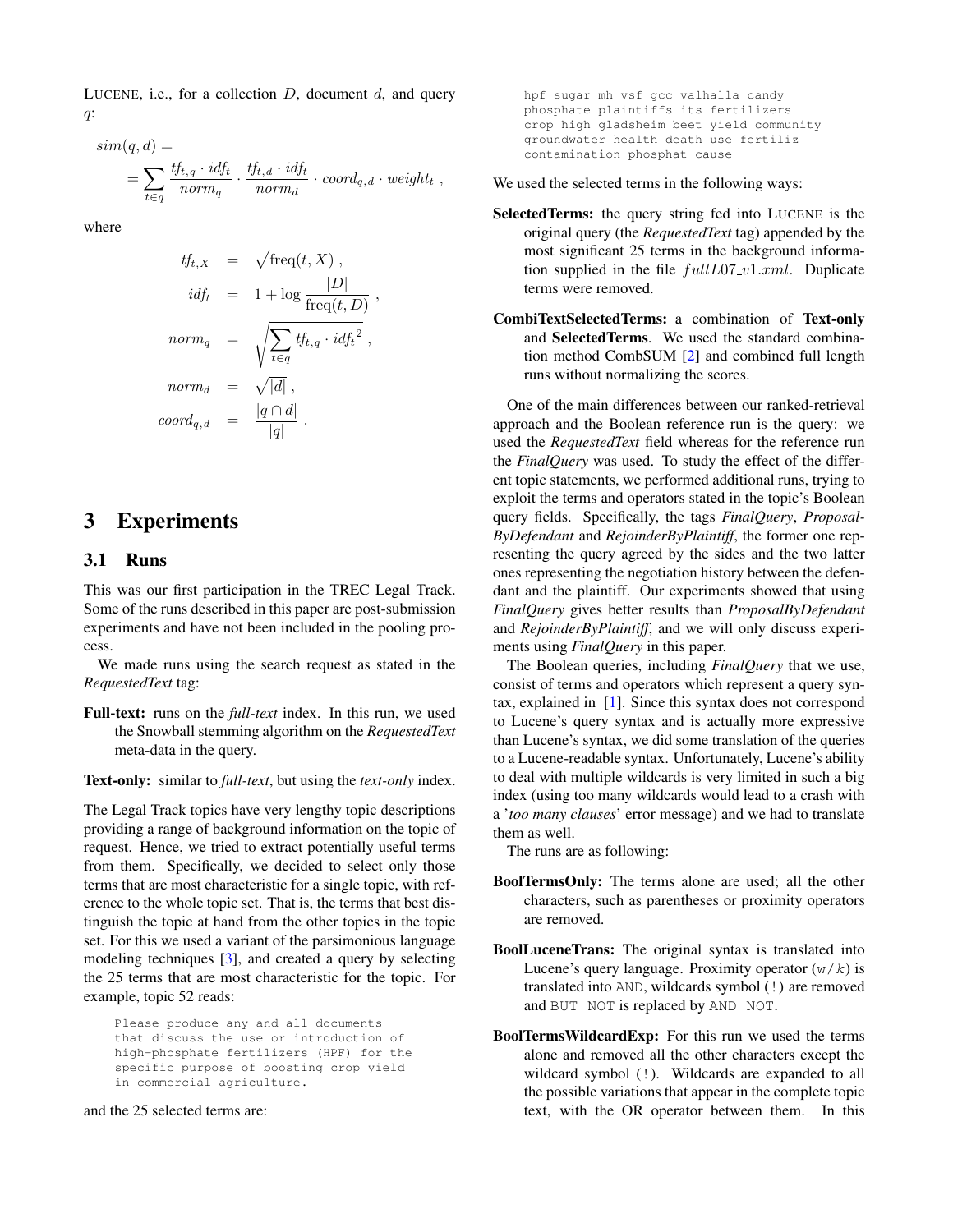<span id="page-2-1"></span>Table 1: Statistics over judged and relevant documents per topic.

|          | # of   | per topic |       |            |                                    |          |  |  |  |  |
|----------|--------|-----------|-------|------------|------------------------------------|----------|--|--|--|--|
|          | topics | min       |       | max median | mean                               | st.dev   |  |  |  |  |
| judged   | 43     | 488       | 1.000 | 499        | 567.53                             | - 164.84 |  |  |  |  |
| relevant | 43     | 10        | 391   |            | 72 101.02                          | - 97.76  |  |  |  |  |
| В        | 43     |           |       |            | 103 22,518 2,665 5,004.02 6,156.75 |          |  |  |  |  |

way, the keyword produc! in topic 52 was replaced by produc OR production OR product OR products.

BoolWildcardExpLuceneTrans: Here we expanded the wildcards in the original Boolean query as we did in the BoolTermsWildcardExp run and then translated the result as we did in the BoolLuceneTrans run.

We were especially interested in combinations of both types: the request text and the Boolean query text, in various interpretations. We combined the TextOnly run with each of the four Boolean runs, using the CombSUM method, creating CombiTextTerms, CombiTextLuceneTrans, CombiTextTermsWildcard and CombiTextWildcardLucene-Trans runs.

## <span id="page-2-0"></span>4 Results

#### 4.1 Topics and Judgments

The results are based on the qrels over 43 topics. Statistics of the assessments are shown in Table [1.](#page-2-1) We include the number of results of the negotiated Boolean query ("B" for short), since it plays an important role in the recall oriented measures used. It is striking that B is orders of magnitude larger than the number of known relevant documents. Moreover, there is no significant correlation between B and the number of relevant documents (Pearson  $r = 0.059$ ). There is a significant correlation (0.55) between the number of judged and number of found relevant documents, which is not unexpected.

#### 4.2 Runs

Table [2](#page-3-3) shows the results (all scores based on 107\_eval v1.0). First, we look at Full-text, and compare it to the similar Text-only run. The Full-text run scores marginally better on bpref, but the Text-Only run scores marginally better on all other measures including the main measure, i.e. estimated recall at B.

Second, we look at the SelectedTerms run. We see a drop in performance for all measures. This is not unexpected: the selected terms from the complete topic statement are less focused on the topic. Nevertheless, the run may have picked up documents that are missed by the original query or improve the ranking of retrieved relevant documents. Can we use these results to improve recall in our original run? We combine the results from the two runs Text-only and SelectedTerms using standard CombSUM, i.e. we just add the scores of the individual runs per document and re-rank. The results are mixed. For the CombiTextSelectedTerms run, we see a drop in MAP and Precision@10 when compared to the best individual run, but an increase in bpref. We see a minimal gain in recallB, but a loss of estimated recall at B.

### 4.3 Combining Ranked & Boolean Retrieval

We conducted further experiments trying to shed light on the relative strength and weaknesses of our ranked retrieval methods versus the Boolean reference run.

First, we looked at the reference Boolean run refL07B which has unranked set results (all selected documents have a RSV of 1). As Table [2](#page-3-3) shows, this results indeed in very poor MAP and P10 scores. The bpref score is comparable to the scores of ranked retrieval (this is also clearly signalling that bpref should not be treated as an approximation of traditional MAP). In terms of recall, the reference run is retrieving fewer relevant documents overall (but has only B results per topic whereas our runs have up to 25,000). It has slightly better recall at B, and much better estimated recall at B. Summarizing, the reference run has unimpressive precision but very good recall.

Is there a way to combine the strength of ranked and Boolean approaches? What we did is the following. Recall that refL07B run assigns a score of 1 to every document. Our runs score in the range  $[0, 1]$ . Now, consider what happens if we combine the reference run with one of our runs: it will first have all documents of the reference run, but ranked by our retrieval score, and then have the remaining documents from our run, again ranked by our retrieval score. The run CombiTextRef in Table [2](#page-3-3) combines the Text-only run with the refL07B run. What we see is that, indeed, the recall at B and estimated recall at B of the Boolean run are preserved. However, the MAP, bpref, and P10 scores even improve over the scores from the ranked retrieval run alone. Summarizing, combining Boolean and ranked retrieval allows us to get the best of both worlds: the high recall scores of the Boolean run are maintained, while the MAP and precision scores show an improvement over both the Boolean *and* the ranked retrieval run.

#### 4.4 Boolean Queries Runs

We now look at the relative strength and weaknesses of the different query statements, by making various runs based on the Boolean *FinalQuery* field.

We first look at the four variants to derive a query from the *FinalQuery* field (as discussed above). As Table [2](#page-3-3) shows, extracting just the keywords from the Boolean query,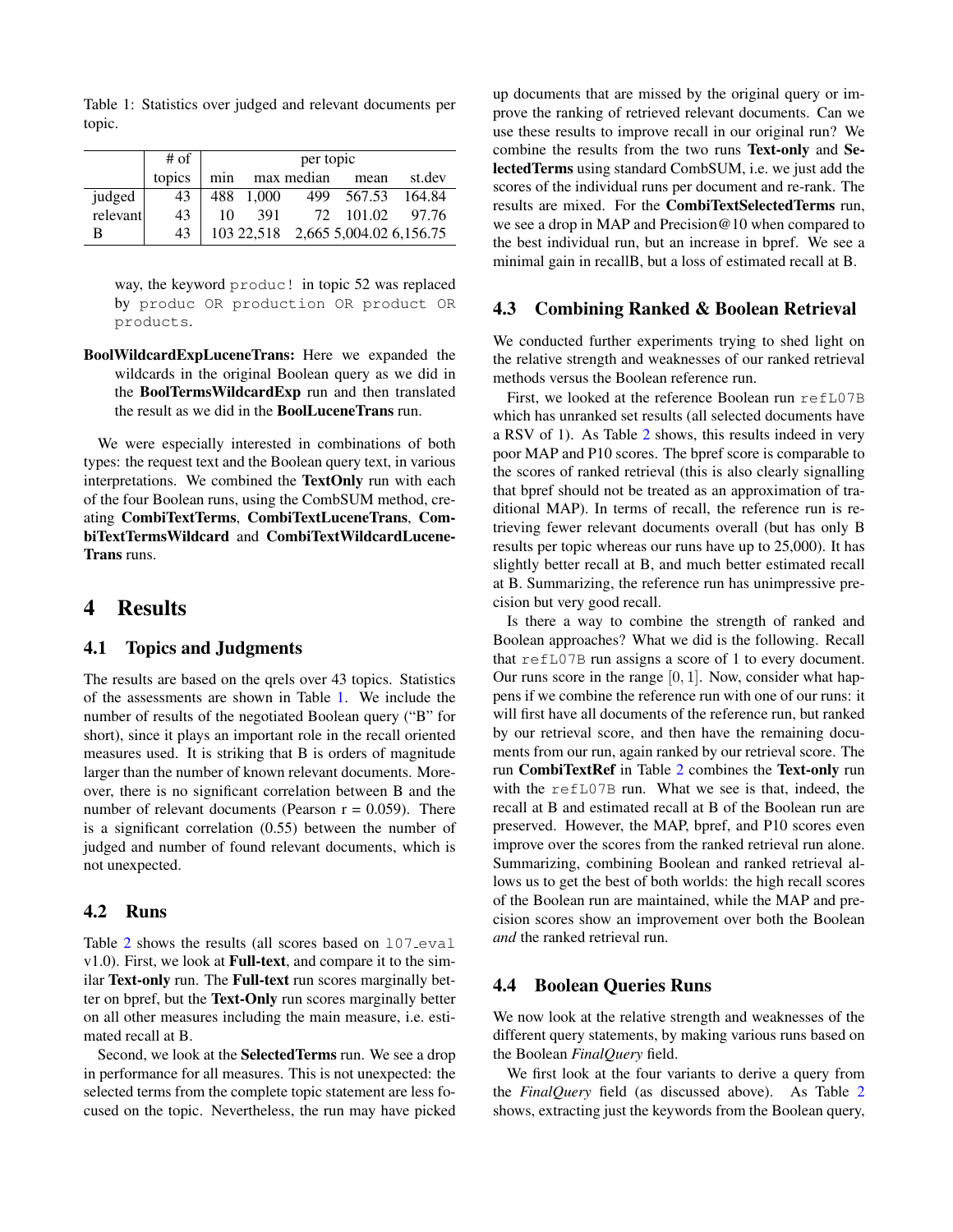| Run                          | <b>MAP</b> | bpref  | P <sub>10</sub> | num_rel_ret | recallB | $est$ <sub>RB</sub> |
|------------------------------|------------|--------|-----------------|-------------|---------|---------------------|
| Full-text                    | 0.0878     | 0.3266 | 0.2837          | 3,338       | 0.4792  | 0.1448              |
| Text-only                    | 0.0880     | 0.3255 | 0.2860          | 3,339       | 0.4835  | 0.1548              |
| <b>SelectedTerms</b>         | 0.0355     | 0.2619 | 0.1070          | 2,522       | 0.3173  | 0.0772              |
| CombiTextSelectedTerms       | 0.0846     | 0.3302 | 0.2698          | 3,306       | 0.4841  | 0.1447              |
| refL07B                      | 0.0167     | 0.2902 | 0.0209          | 2,145       | 0.4864  | 0.2158              |
| CombiTextRef                 | 0.1181     | 0.3842 | 0.3209          | 3,553       | 0.4864  | 0.2158              |
| BoolTermsOnly                | 0.0878     | 0.3274 | 0.2535          | 3,016       | 0.4846  | 0.1417              |
| <b>BoolLuceneTrans</b>       | 0.0880     | 0.3039 | 0.2535          | 2.200       | 0.4172  | 0.1526              |
| BoolTermsWildcardExp         | 0.1021     | 0.3321 | 0.3140          | 3,352       | 0.5122  | 0.1335              |
| BoolWildcardExpLuceneTrans   | 0.0915     | 0.3250 | 0.2488          | 2,758       | 0.4369  | 0.1555              |
| <b>CombiTextTerms</b>        | 0.1220     | 0.3615 | 0.3326          | 3,473       | 0.5673  | 0.1843              |
| CombiTextLuceneTrans         | 0.1191     | 0.3683 | 0.3047          | 3,426       | 0.5520  | 0.1908              |
| CombiTextTermsWildcard       | 0.1264     | 0.3592 | 0.3465          | 3,490       | 0.5627  | 0.1644              |
| CombiTextWildcardLuceneTrans | 0.1191     | 0.3665 | 0.3256          | 3,431       | 0.5479  | 0.1976              |

<span id="page-3-3"></span>Table 2: Results for the Legal Track 2007 (using 107 eval v1.0). Best scores are in bold-face.

BoolTermsOnly performed slightly worse than the Text-Only run. Adding a basic translation of the operators into Lucene syntax as in BoolLuceneTrans gives mixed results in terms of performance: we see a small improvement in estimated Recall at B, but bpref and known recall at B drop.

We added the wildcard expansion in order to compensate somewhat for Lucene's inability to cope with a too long query expression. In this way we could look into the variations of the terms as they appear in the entire topic statements. The whole index contains too many variations for Lucene's built-in equivalent, especially because of the often poor graphic quality of the original scanned documents, which results in many mistakes during the OCR process, creating an astounding number of unique (and often wrong) terms. A Boolean query that has a few wildcards could be expanded internally into thousands of clauses or even more. The runs that incorporate the wildcard expansion (BoolTermsWildcardExp and BoolWildcardExpLucene-Trans) did perform better in general. The general conclusion of the runs based on the Boolean query is that their performance meets and exceeds that of the keyword query based on the *RequestText* field.

Finally, we look at how complementary the runs based on the different topic fields are, by looking at their combination. As Table [2](#page-3-3) shows, this leads to improvement throughout. The stricter interpretation of the *FinalQuery* leads to better results (since it is more different from the original *Request-Text* run) and we get close to the reference run's score on estimated recall at B. The best scoring run is CombiTextWildcardLuceneTrans with a score of 0.1976 against 0.2158 for the reference run. Our general conclusion is that *Request-Text* and *FinalQuery* complete each other nicely: combining them leads to substantial gains in precision and recall.

## <span id="page-3-0"></span>5 Conclusions

Our first participation in the Legal Track was driven by two main aims. First, we experimented with using different query formulations trying to exploit the verbose topic statements. Second, we analysed how ranked retrieval methods can be fruitfully combined with traditional Boolean queries. Our main findings can be summarized as follows: First, we got mixed results trying to combine the original search request with terms extracted from the verbose topic statement. Second, by combining the Boolean reference run with our ranked retrieval run allows us to get the high recall of the Boolean retrieval, whilst precision scores show an improvement over both the Boolean *and* the ranked retrieval runs. Third, we found that if we treat the Boolean query as free text with varying degrees of interpretation of the original operator, we get competitive results. Moreover, both types of queries seem to capture different relevant documents, and the combination between the request text and the Boolean query leads to substantial gain in precision and recall.

Acknowledgments This research was supported by the Netherlands Organization for Scientific Research (NWO, grant # 612.066.513, 639.072.601, and 640.001.501), and by the E.U.'s 6th FP for RTD (project MultiMATCH contract IST-033104).

# References

- <span id="page-3-2"></span>[1] Trec legal README, 2007. [http://trec-legal.](http://trec-legal.umiacs.umd.edu/trec07topics/readmeL07_v1.txt) [umiacs.umd.edu/trec07topics/](http://trec-legal.umiacs.umd.edu/trec07topics/readmeL07_v1.txt) [readmeL07](http://trec-legal.umiacs.umd.edu/trec07topics/readmeL07_v1.txt)\_v1.txt.
- <span id="page-3-1"></span>[2] E. Fox and J. Shaw. Combination of multiple searches. In D. Harman, editor, *The Second Text REtrieval Conference (TREC-2)*, pages 243–252. National Institute for